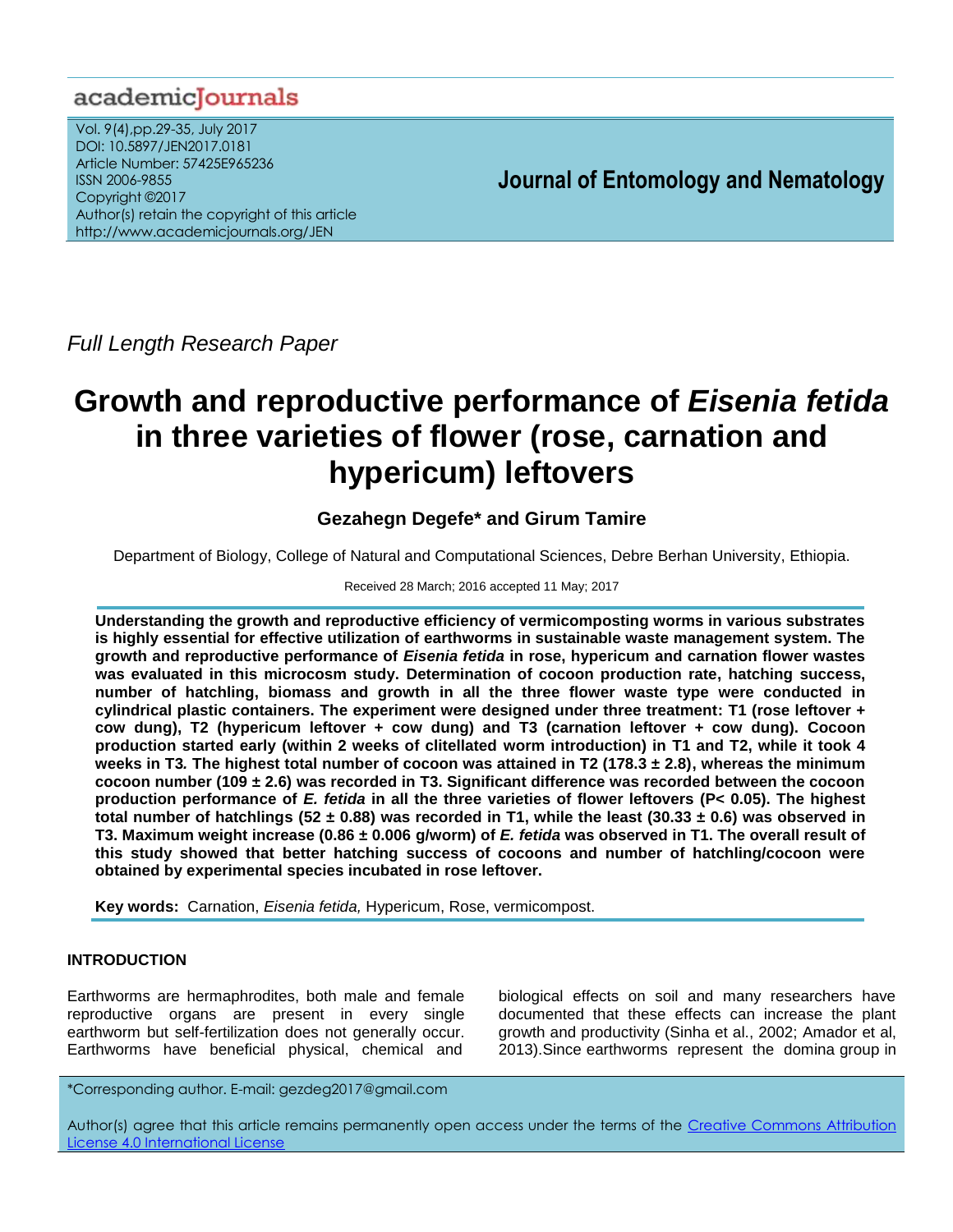the soil habitat, currently they are becoming the best candidates for soil fertility tests as well as suitable bio indicators of chemical contamination of the soil (Sorour and Larink, 2001; Bustos-Obreg and Goicochea, 2002). Certain species of earthworms have also a great advantage for biological transformation of a wide range of organic wastes into valuable biological fertilizer or vermicomposting.

Understanding the growth and reproductive efficiency of vermicomposting worms in various substrates is highly essential for effective utilization of earthworms in sustainable waste management system (Appelhof et al., 1996; Jesikha and Lekeshmanaswamy, 2013). As huge amount of wastes can be managed through more population of earthworms (Garg and Kaushik, 2005), reproductive and growth performance of various species of earthworms in a range of substrates can act as useful biomarkers to measure the efficiency of an earthworm species in vermicomposting or earthworm based biotechnology (Suthar, 2007; Jesikha and Lekeshmanaswamy, 2013). Neuhauser et al. (1980) have reported that the weight gain by *Eisenia fetida* is positively correlated with food type. Similarly Nath and Chaudhuri (2014) and Nath et al. (2009) have also described substrates that provide earthworms with sufficient amount of easily metabolizable organic matter, facilitate growth and reproduction.

Because of the direct correlation between food availability and quality with the growth and reproduction of earthworms (Dabral et al., 2013), different researchers investigated the growth and reproductive potential of different species of earthworms on various wastes generated from both industrial and household sources. The reproductive and growth performance of *Hyperiodrius africanus* was evaluated in tropical weed (*Chromolaena odorata)* and coffee residues by Tandon (1998). Bhat et al. (2015) measured the growth and reproduction of *E. fetida* in bagasse feed, while Parthasarathi and Ranganathan (1999) studied the growth and reproductive potential of *Perionix excvatus* and *E*. *fetida* on pressmud. Govindarajan et al. (2008) made growth and reproductive assessment of *E. fetida* on *Leucaena glauca* leaf litter, Nath et al. (2009) studied the effect of different combinations of animal dung and agro/kitchen wastes on growth and development of *E. fetida*. In addition to the food quality of the substrate, other factors such as temperature, pH and moisture of substrate have effect on growth and survival of the worm (Jicong et al., 2005).

In spite of various studies on reproductive and growth potential of popular vermicomposting species of earthworms, mainly on *E. fetida*, on a range of wastes from various origins, no study have been carried out on the life cycle pattern of this worm on commonly dumped and littered wastes in flower farms of Ethiopia. In view of this gap in knowledge, this study was particularly carried out to evaluate the suitability of carnation, hypericum and

rose wastes, which are hardy herbaceous plant (except hypericum) (Tah and Mamgain, 2013) for survival of the vermicomposting species, *E. fetida* in terms of growth and reproductive parameters.

#### **MATERIALS AND METHODS**

Life cycle experiments were carried out in a laboratory scale with average room temperature of 27°C and 60 to 70% moisture of the culture media. For moisture determination, the sample substrates were taken regularly (at 3 days interval) weighed, oven dried at 105°C and cooled in desiccators for 1 h and reweighed. The difference between moist and dried samples were taken and then the moisture content of beddings was adjusted to 60 to 70% and the temperature was kept within the range of 23-27°C throughout the study period (Chauhan and Joshi, 2010). Each experimental waste in this experiment was designated as follows. T1 =  $rose$ leftover + cow dung (3:1),  $T2 =$  hypericum leftover + cow dung  $(3:1)$ , T3 = carnation leftover + cow dung  $(3:1)$ .

#### **Experimental design for reproductive potential (cocoon production rate) determination**

Since worms could not survive in fresh cattle and vegetable wastes (Gunadi and Edwards, 2003), all the waste materials and the cow dung used for the experiment were air dried for 48 h and chopped into small pieces and sieved with 2 mm mesh and left over for 48 h to stabilize before laying them in to experimental containers. The experiments were conducted in cylindrical plastic containers. Each container was filled with each experimental waste material based on the feeding rate explanation of Ndegwa et al. (2000). Three replicates were prepared for each substrate and worm combination. 5 freshly clitellated *E. fetida,* in good health condition, were collected from the stock culture and rinsed with distilled water to remove any adhering material, dried briefly on paper towel, weighed with electronic balance and finally introduced in each container containing one of the experimental treatments. The substrates in each treatment container were examined daily in order to determine the onset of cocoon production. Once the cocoons appeared, they were separated by hand sorting, washed lightly in distilled water and counted so as to determine total number of cocoon and the fecundity or reproductive rate (cocoon/worm/day).

#### **Experimental design to study cocoon incubation period, hatching success and number of hatchlings**

To determine the incubation period (time lapse from cocoon formation until the first hatchling emerged in days), hatching success (total number of hatched cocoons), and number of hatchlings per cocoons, fifteen freshly laid cocoons from each treatment were taken from the above containers and placed in containers which contained the same material in which their parents were reared. Three replicates were prepared for each treatment. The beddings were observed daily for the emergence of hatchlings in order to determine the incubation period. As soon as the appearance of hatchling started, they were removed daily using a fine painting brush and counted by hand sorting in order to determine the total number of hatchlings that emerged from a single cocoon. The number of unhatched cocoons was also counted in order to determine the hatching success of cocoons.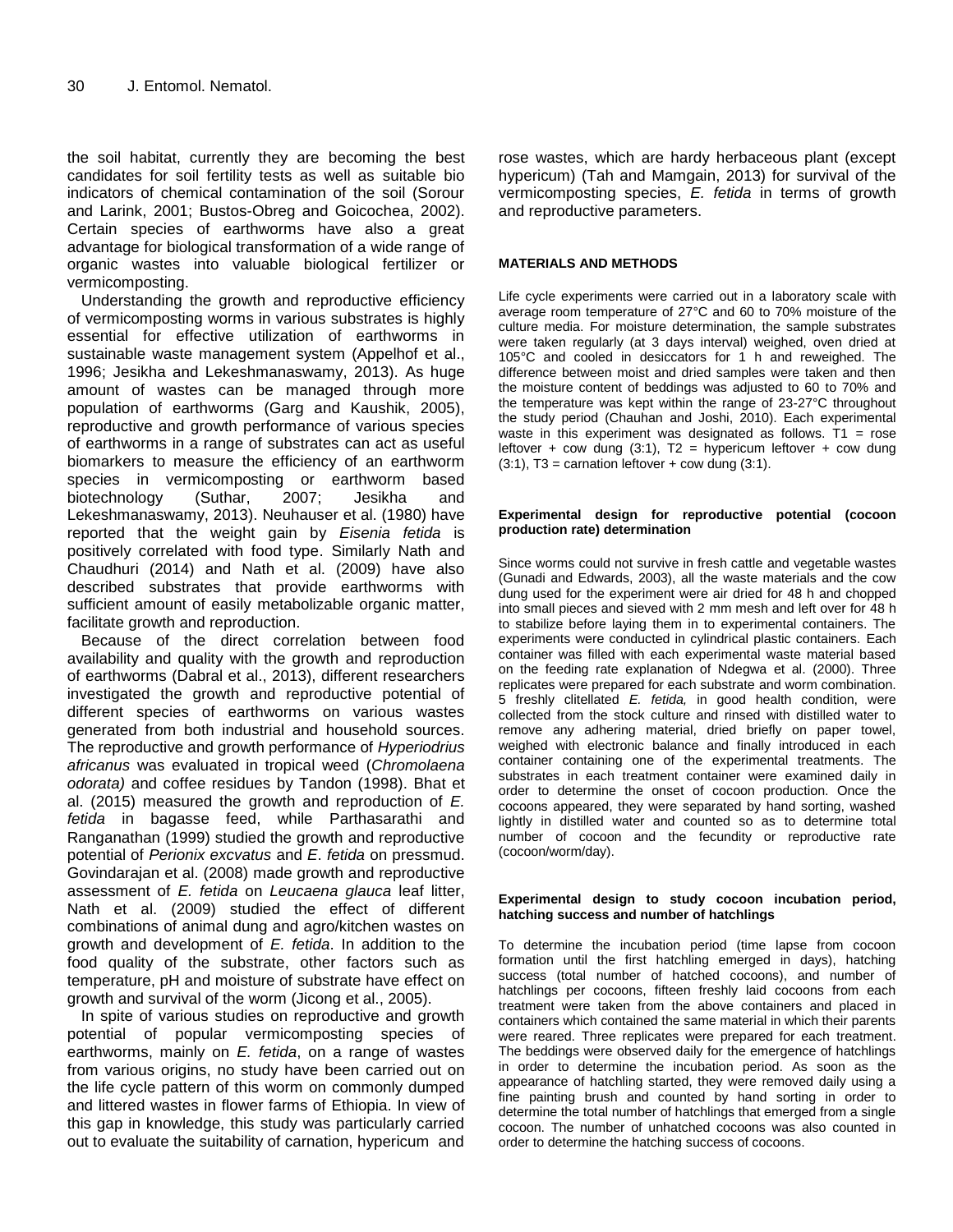| <b>Treatment</b>                              | Т1                      | T <sub>2</sub>        | Т3              |
|-----------------------------------------------|-------------------------|-----------------------|-----------------|
| Developmental time to start cocoon production | 2 <sup>nd</sup><br>week | $2^{nd}$ week         | $3rd$ week      |
| Mean number of cocoon produced                | $173 + 0.88$            | $178.3 \pm 2.8$       | $109.4 \pm 2.6$ |
| Cocoon production/worm                        | 32.8                    | 29                    | 21.88           |
| Mean cocoon production/week(in batch)         | 18.2                    | 16.1                  | 12.15           |
| Mean cocoon production/worm/week              | 3.6                     | 3.2                   | 2.43            |
| Mean cocoon production/worm/day               | 0.52                    | 0.46                  | 0.35            |
| Time to cease cocoon production               | 11 <sup>th</sup> week   | 11 <sup>th</sup> week | $11^{th}$ week  |

**Table 1.** Cocoon production by *E. fetida* after introduction into experimental treatments.

T1= rose leftover +cow dung (3:1), T2= hypericum leftover + cow dung (3:1), T3 = carnation leftover + cow dung (3:1).

#### **Experimental design for biomass, maturation and cocoon production date**

For biomass determination, exactly the same kind of experimental treatments and containers were used as for the above reproductive potential determination. Each container was filled with each experimental treatment based on the feeding rate determination of Ndegwa et al. (2000). Five hatchlings (approximately 2 weeks old) of *E*. *fetida* in good health condition, were taken from the above containers for reproductive potential determination. The hatchlings were rinsed with distilled water to remove any adhering material, dried briefly on paper towel, weighed on electronic balance and finally introduced in each respective experimental container with each type of experimental treatments. The weight of the hatchling in the initial day was in the range of 0.2 to 0.2g. Three replicates for each treatment were established.

To monitor the growth and maturation progress weekly, for 17 weeks, the biomass was measured in batch of earthworm in each container and three phases of the life cycle were observed, Preclitelleate (incipient development of the clitellum, identified by appearance of tuberculapubertasis), clitelleate (well-developed clitellum) and regression (loss of the clitellum). At the same time, the first cocoon production date for each worm-waste combination was also determined. The worms were weighed without voiding their gut content. No corrections were applied for gut content to any data in this study. No additional feed was added at any stage during the study period. On the basis of the obtained data on the biomass of the worms other parameters of earthworm such as growth rate or biomass increase rate (g/earthworm/day), maximum weight achieved, net weight gain, relative growth rate and specific growth rate were calculated. To calculate the relative growth rate (the percentage ratio of the maximum weight gained to the initial body weight) and specific growth rate (the percentage weight gained with time), the following formula were applied (Sogbesan and Ugwumba, 2006):

RGR (Relative growth rate) =  $\frac{W}{A}$ W

 $Wm =$  maximum weight attained;  $Wi =$  initial weight:

SGR (specific growth rate) =  $\frac{\log Wm - L}{L}$ t

Log Wm = logarithm of maximum weight attained; Log Wi = logarithm of initial weight;  $t =$  Experimental period in days. Weight gain was calculated as the difference between the initial biomass of worms inoculated and the maximum biomass of worms produced.

#### **Statistical analysis**

All results are given as the average value of a single measurement on each of the three replicates. Data were subjected for one way analysis of variance (ANOVA) followed by Duncan's multipleranged tests at significant difference P<0.05 using SPSS 15.0 software package to differentiate the statistical difference of the growth, cocoon production rate, hatchling success and number of hatchlings per cocoon among the three experimental wastes. All results are given as the average value of a single measurement on each of the three replicates.

## **RESULT**

#### **Cocoon production rate**

Influence of feeding substrate was observed on total cocoon production rate. After the introduction of clitellate worms into the experimental containers, *E. fetida* cultured in T1 and T2 started to release cocoon on the  $2^{nd}$  week and those cultured in T3 started to release cocoon on the 4<sup>th</sup> week. Once cocoon production started, it continued for nine successive weeks in all experimental substrates. Within nine weeks, the highest total number of cocoon was attained in T2 (hypericum leftover + cow dung) (Table 1). (178.3  $\pm$  2.8 cocoons at a reproduction rate of 0.5 cocoon/worm/day), whereas the minimum cocoon number (109  $\pm$  2.6 cocoons at cocoon production rate of 0.39 cocoon/worm/day) was recorded in T3 (carnation leftover + cow dung).

After cocoon production started, progressive rise in cocoon production was seen for five successive weeks in T1 and T2, whereas in T3, this successive increment in cocoon production continued for 6 weeks. The total cocoon number of *E. fetida* in T2 was 8 and 39% higher than the total cocoon number in T1 and T3, respectively.

Significant difference was recorded between the cocoon production performance of *E. fetida* in T1 and T3 at the same time significant difference was observed between T2 and T3 (P< 0.05). Cocoon produced in T1 and T2 were greater than cocoon produced in T3 by 37 and 39%, respectively.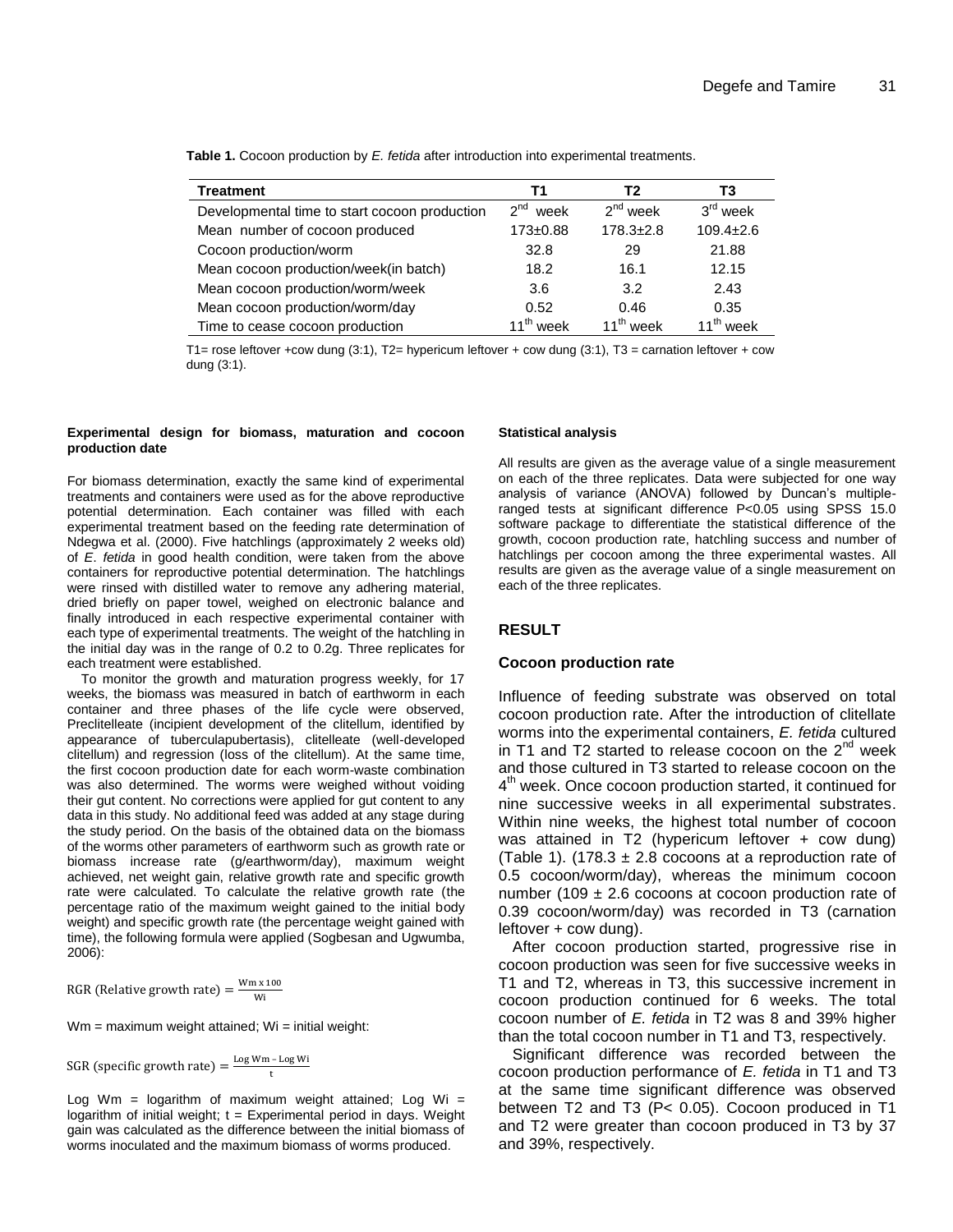|                                    | Τ1          | Т2              | T3            |
|------------------------------------|-------------|-----------------|---------------|
| Incubation period(in days)         | $22 - 25$   | $21 - 24$       | $32-42$       |
| Total number of hatched cocoons    | $13+0.05$   | $12.3 \pm 0.03$ | 11 $\pm 0.03$ |
| Hatching success                   | 86.6%       | 80%             | 73%           |
| Total number of hatchlings emerged | $52\pm0.88$ | $48+1.15$       | 30±0.33       |
| Hatchlings/cocoon                  | 3.5         | 3.2             | 2             |

**Table 2.**Incubation period and hatching performance of cocoons of *E. fetida.*

T1= Rose leftover +cow dung (3:1), T2= hypericum leftover + cow dung (3:1), T3 = carnation leftover  $+$  cow dung  $(3:1)$ .

#### **Table 3.** Growth parameters of *Eisenia fetida.*

| <b>Treatment</b>                               | <b>T1</b>       | Т2               | T3               |
|------------------------------------------------|-----------------|------------------|------------------|
| Mean initial weight $(g)$                      | $0.98 + 0.003$  | $1.01 \pm 0.005$ | $1.05 \pm 0.008$ |
| Mean initial weight/worm $(q)$                 | $0.2 \pm 0.003$ | $0.2 \pm 0.006$  | $0.21 \pm 0.009$ |
| Maximum weight achieved                        | $4.3 \pm 0.006$ | $3.9 \pm 0.005$  | $3.45 \pm 0.006$ |
| Maximum weight achieved/worm(g)                | $0.86 + 0.006$  | $0.78 \pm 0.005$ | $0.69 \pm 0.006$ |
| Maximum weight attained on                     | $7th$ week      | $7th$ week       | $11^{th}$ week   |
| Net weight gain                                | 3.32            | 2.89             | 2.4              |
| Net weight gain/worm $(g)$                     | 0.66            | 0.58             | 0.48             |
| weight/worm/ day (g)                           | 0.013           | 0.011            | 0.006            |
| Worm weight gained/unit weight of substrate(g) | 0.007           | 0.006            | 0.005            |
| Relative growth rate (%)                       | 338.8           | 289              | 240              |
| Specific growth rate (%)                       | 0.65            | 0.58             | 0.51             |

T1= Rose leftover +cow dung (3:1), T2= hypericum leftover + cow dung (3:1), T3 = carnation leftover + cow dung (3:1).

#### **Incubation period, hatching success and number of hatchlings per cocoon**

The incubation period of *E. fetida* was completed between 3 and 5 weeks in hypericum (T2) and rose (T1) leftovers, while 5 to 6 weeks in carnation leftovers. The highest total number of hatchlings,  $52 \pm 0.88$  which comprise 3.5 hatchlings/cocoon was recorded in T1, while the least hatchling number  $30.33 \pm 0.6$ , which constitute 2 hatchling/cocoon,was observed in T3.(Table 2).

As the worms emerged out of cocoons, they were white with no pigmentation while they progressively developed their characteristic adult pigmentation appeared within few days. The cocoons produced generally demonstrated good hatching performance in T1 and T2 but least performance was recorded in T3.

#### **Growth and maturation**

The biomass of *E. fetida* showed progressive raise up to  $7<sup>th</sup>$  week in T1 and T2, and remained constant up to  $9<sup>th</sup>$ week. In T3, progressive increment was observed up to  $10<sup>th</sup>$  week and remained constant up to  $12<sup>th</sup>$  week. The maximum biomass production per worm per gram of feed substrates for *E. fetida* was observed in T1 (0.007 g), while the minimum was observed in T3 (0.005 g) (Table 3). In T1 where maximum growth attained, *E. fetida* achieved their maximum weight-increase  $0.86 \pm 0.006$ g/worm at a growth rate of 0.013 g/worm/day in the  $7<sup>th</sup>$ week. The maximum weight achieved by worm in all treatments was significantly varied from initial weight at the beginning of the experiment (P<0.05). Regarding the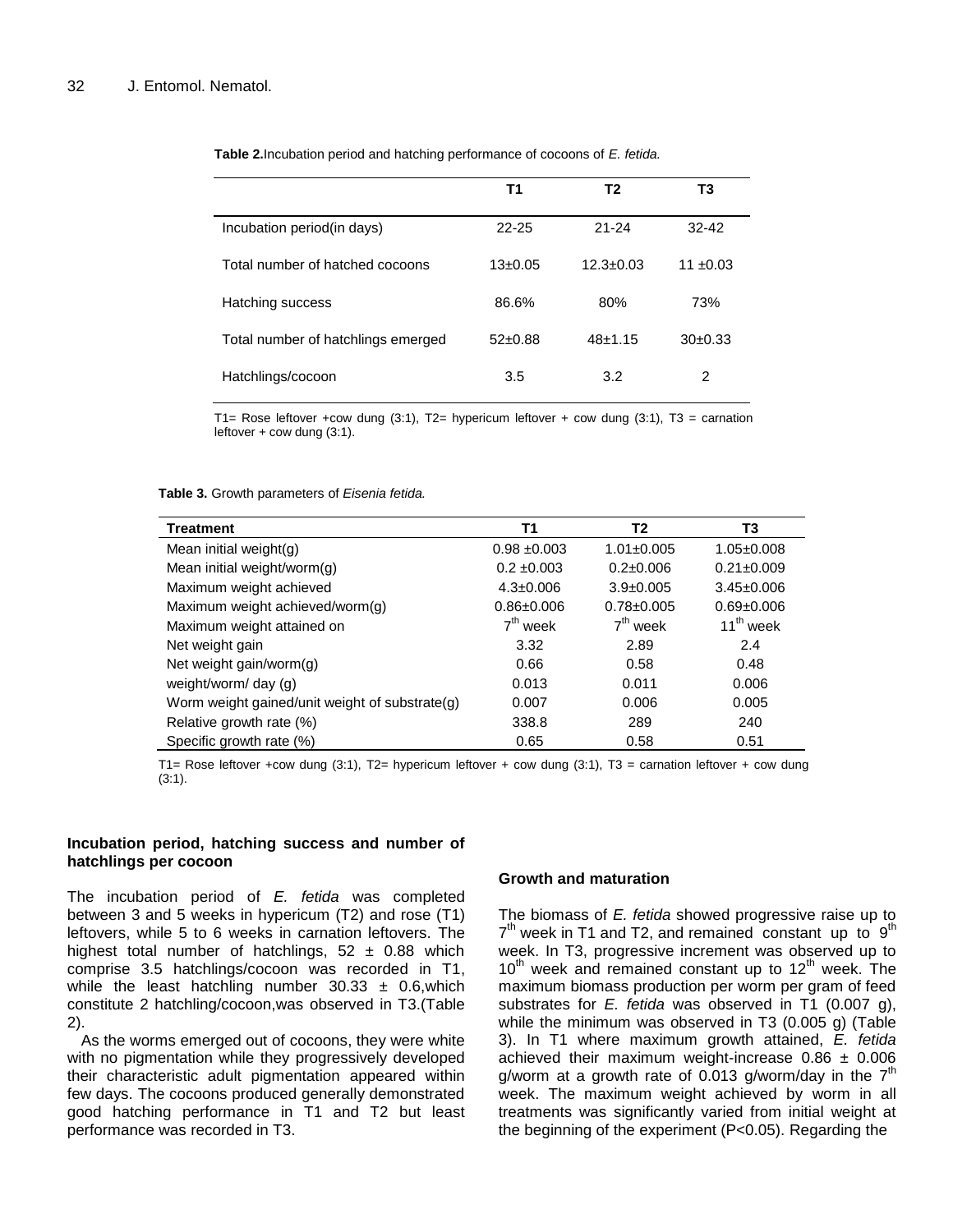sexual maturity (clitellum development), *E. fetida* in T1 and T2 were preclitelated on the second week and mature individual with clitellum totally developed started to emerge on the  $3<sup>rd</sup>$  week of this experiment. If the additional two weeks before the worms introduced into growth test containers were considered, the total time of maturation from the hatchling emerged out of the cocoon up to complete clitellum development was 5 weeks. Hence, the average time to complete the life cycle (from freshly deposited cocoon, through clitellate worm and the deposition of the next generation of cocoon) was 9 weeks. *E. fetida* cultured in T3 were preclitelated in week 3 and mature individuals of the species start to appear on the  $4^{\prime\prime\prime}$  week. If the additional two weeks before the worms introduced into growth test containers were considered, the total time of maturation from hatchling emerged out of the cocoon up to clitellum development would be 6 weeks and the full life cycle (which includes the incubation period) was about 12 weeks. Clitellum regression started on some individuals of the species at the final week of the experiment.

# **DISCUSSION**

In order to understand the population dynamics, productivity and energy flow in earthworms, studying their life cycle pattern is highly essential. Particularly, for effective vermiculture, knowledge on life cycle of composting worms on various wastes is crucial (Bhattacharjee and Chaudhuri, 2002). It is well known that food sources influence not only size of an earthworm population but also their growth and reproduction rates (Dominguez, 2004).

Currently, it is known that besides the inherent feature of the worm species, enhanced biomass production and reproductive performance of composting earthworm species could be directly associated with the physicochemical, palatability, and microbial composition of their feeding substrate (Suthar, 2007; Prasanthrajan and Kannan, 2011). There are ample evidences on the reaction of various species of earthworms to different types of food sources both in the field and in vermicomposting bins. The data obtained from the present experiment has also demonstrated that the quality of the waste material used for vermiculture could influence the reproductive potential and biomass production of composting earthworms; hence the wastes used in this experiment particularly the rose leftover and the hypericum leftover could be a good media for proper growth of composting worms.

The biomass gain by *E. fetida* in this experiment per gram of feeding substrate was maximum in T1 and minimum in T3. Nath et al. (1999) considered the population density and the nature of feeding waste as a major factor for the difference in biomass gain per gram

of feeding substrate. Despite the need for further studies, the characteristic of the feeding substrate might be a major factor for the differences observed in biomass in relation to per gram of feeding substrates in this study. Since T1 has better nitrogen content (2.45%) and is easily decomposed waste combination, these characteristics might contribute to such kind of result. In the present study, successive weight gain was recorded in the initial weeks of the experiment by the experimental worm in all treatments. But in weeks towards the end of the experiment, progressive worm weight loss was observed in all the tested treatments. In similar pattern, Edwards and Bohlen (1996) and Monroy et al. (2007) also reported that rapid pre-reproductive phase of growth, followed by a phase of progressive biomass and growth reduction once sexual maturity was attained

These losses in worm biomass might be associated with the exhaustion of food. As supported by Neuhauser et al. (1980) who reported that when *E. fetida* received food below a maintenance level, it lost weight. The weight reduction was also occurred because the earthworms attained the matured stage. So, they utilized the energy for reproduction purpose such as laying eggs, mating and cocoon formation (Jesikha and Lekeshmanaswamy, 2013).

Relatively, the highest increase in the worm biomass was observed in T1 and T2, whereas the least rise was observed in T3. This difference could be due to the physical and biochemical quality of the feed substrate, which is an important factor in determining the growth and the time taken to reach sexual maturity (Edwards, 1998). T1 and T2, besides their fast decomposition rates, were rich culture media in the nitrogen content than T3 (1.35%) thus they might provide sufficient protein for fast growth of the vermicomposting worms. Even though this situation needs further studies, the result obtained might indicate that in addition to the nitrogen profile of the substrate, there are other parameters such as the microbial composition, palatability, metabolizable nature of the substrate, low level of growth retarding chemicals, etc, that favor earthworm growth in waste system (Suthar, 2007; Bakar et al., 2014). The maturation period recorded for *E. fetida* in T1, T2, and T3 was different from the findings of Dominguez (2004) who recorded that the average standard time to reach sexual maturity in *E. fetida* was within the range of 21 to 30 days.

The results on maturation time of this study varied from that of Shalabi (2006) who reported that the average standard time taken to reach sexual maturity for *E. fetida* was about 70 days. The result also varied from the result of Venter and Reinecke (1988) who recorded 60 days for *E. fetida* to reach sexual maturity. Other researchers have also reported various maturation times for different species of earthworm in a range of substrates. Garg et al. (2007) reported clietellum development of *E. fetida* achieved in 3rd week in cow, buffalo, horse, donkey,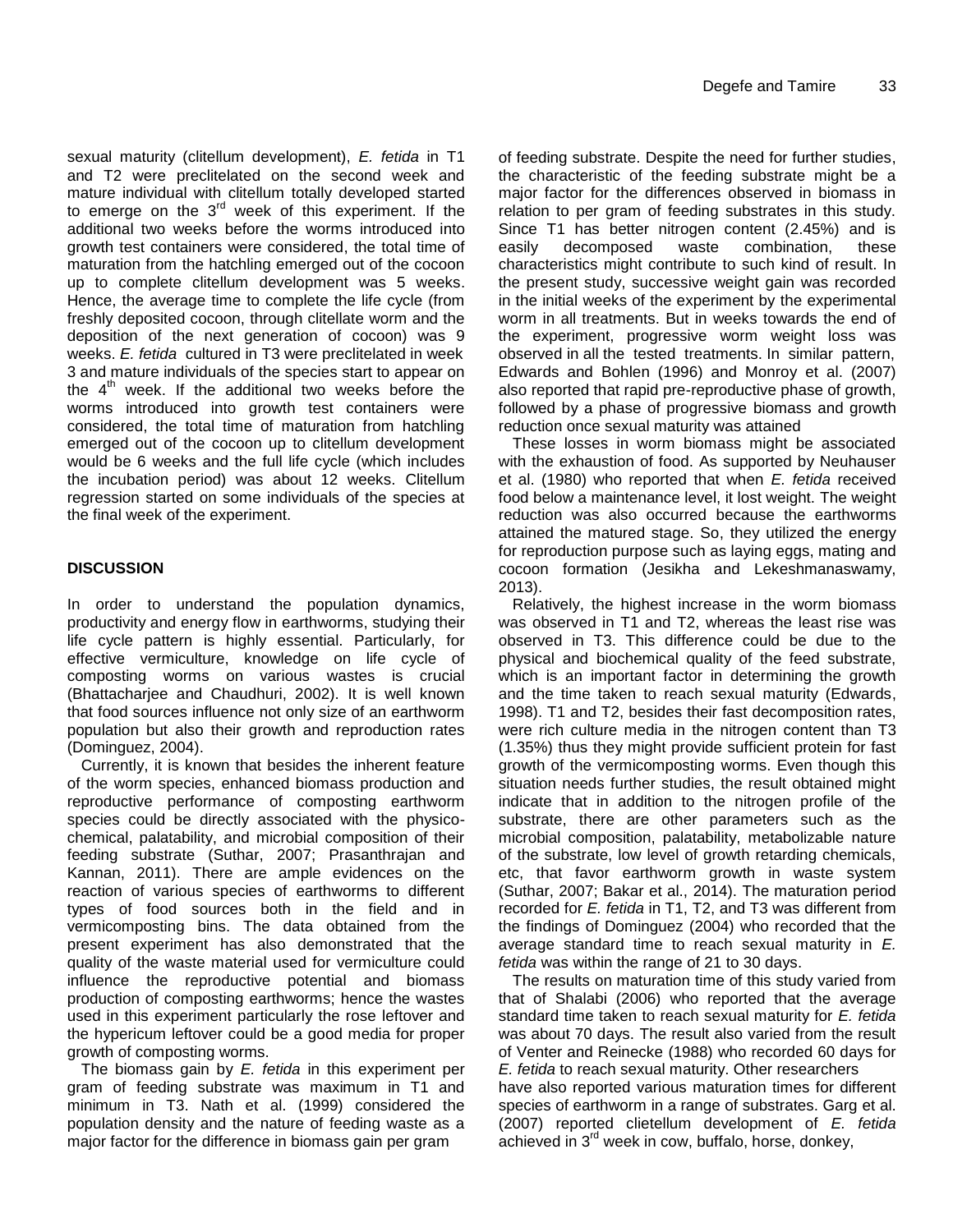sheep manure and two weeks in goat as well as 4 weeks in camel wastes. The time needed for sexual maturity varies in direct relationship with nutrient abundance or food quality (Dominguez et al., 2000) and the microbial composition (Suthar, 2007) of the culture material. Therefore, it is possible to hypothesize that the relatively prolonged maturation time of tested worm in T3 was associated with the bio-chemical profile of the substrate, although this needs further experimental confirmation.

It is commonly known that growth is an important step for organisms to attain maturity and enter into reproductive stage; any changes in growth may alter the life cycle of an individual (Lofs-Holmin, 1980). Accordingly, in this study, there was a positive relationship between the weight of the worm and clitellum development. In T1, T2 and T3, the minimum weight for clitellum development in *E. fetida* was within the range of 0.5 and 0.6 g/worm. In line with this finding, Dominguez et al. (2000) established the direct relationship between the weight and clitellum appearance (sexual maturation) of the worm. Similarly, Jager et al. (2006) described that reproduction of various species of earthworms generally starts at a certain minimum body size, which means that any treatment that slows growth automatically leads to a delay on reproduction.

In the present study, better hatching success of cocoons that indicate the cocoon viability (Giraddi et al., 2010), and number of hatchling/cocoon were obtained by experimental species incubated in T1 which has good nitrogen content than other treatments. Since, there are no or few published reports in literature regarding the effect of substrate quality on cocoon hatchling success and number of hatchling that emerge from cocoon, it is difficult to relate totally the direct impact of feeding material on such kind of biological activities. However, Suthar (2007) reported that N-content in substrate might be the primary determinant of cocoon hatching success. The nitrogen content of the culture media affects the cocoon production rate and their further development by influencing the nutritional need of the protein for earthworms. It could be hypothesized that earthworm produce more viable cocoons in nitrogen-rich culture media due to efficient protein supply in their diets.

# **CONFLICT OF INTERESTS**

The authors have not declared any conflict of interests.

#### **REFERENCES**

- Amador JA, Winiarski K, Ramirez DS (2013). Earthworm communities along a forest-coffee agroecosystem gradient: preliminary evidence supporting the habitat-dependent feeding hypothesis. Trop. Ecol. 54:365-374.
- Appelhof M, Webster K, Buckerfield J (1996). Vermicomposting in

Australia and New Zealand. Biocycle. 37:63-66.

- Bakar AB, Afzan SN, Gawi SM, Mahmood NZ, Abdullah N (2014). Vermicomposting of Vegetable Waste Amended with Different Sources of Agro-Industrial By-Product Using *Lumbricusrubellus.* Pol. J. Environ. Stud. 23:1491-1498.
- Bhat SA, Singh J, Vig AP (2015). Potential utilization of bagasse as feed material for earthworm *Eisenia fetida* and production of Vermicompost. Springer Plus. 4:1-9.
- Bhattacharjee G, Chaudhuri P (2002). Cocoon production, morphology, hatching pattern and facundity in seven tropical earthworm species – a laboratory-based investigation. J. Biosci.27:283-294.
- Bustos-Obreg E, Goicochea RI (2002). Pesticide soil contamination mainly affects earthworm male reproductive parameters. Asian J. Androl. 4:195-199.
- Chauhan A, Joshi PC (2010). Composting of Some Dangerous and Toxic Weeds Using *Eisenia fetida*. J. Am. Sci. 6(3):1-6.
- Dabral M, Joshi N, Maikhuri RK, Joshi A, Dabral SP (2013). Effect of diet on feeding and casting activities of earthworms (*Drawidan eplensis*) and response of crop growth. Trop. Ecol. 54:375-381.
- Domjnguez J, Edwards CA, Webster M (2000). Vermicomposting of sewage sludge: effect of bulking materials on the growth and reproduction of the earthworm *Eisenia andrei*. Pedobiologia 44:24-32.
- Dominguez J (2004). State-of-the-art and new perspectives on vermicomposting research. In: Edwards CA (ed.) Earthworm Ecology, 2<sup>nd</sup> ed., CRC Press LLC, Boca Raton, FL, pp. 401-424.
- Edwards C, Bohlen P (1996). Biology and ecology of earthworms.  $3<sup>rd</sup>$ edition, Chapman and Hall publication, London, pp. 202- 217
- Edwards CA. (1988). Breakdown of Animal, Vegetable and Industrial Organic Wastes by Earthworms. In: Edward CA, Neuhauser EF. (eds.), Earthworms in Waste Environ. Manag. SPB Academic Publishing, The Hagu**e**, Netherlands, pp. 21-32.
- Garg VK, Kaushik P (2005). Vermistablization of textile mill sludge spiked with poultry droppings by an epigeic earthworms *Eisenia fetida*. Biores. Technol. 96:1063-1071.
- Garg VK, Gupta A, Satya S (2007). Vermicomposting of different types of waste using *Eisenia foetida*: A comparative study. Bioresour. Technol. 97:391-395.
- Girradi RS, Gundannavar KP, Tippannavar PS, Sunitha ND (2010). Reproductive Potential of Vermicomposting Earthworms, Eudrilus eugeniae (Kinberg) and Perionyx excavatus (Perrier) as Influenced by Seasonal Factors. Karnataka J. Agric. Sci. 21(1):38-40.
- Gunadi B , Edwards CA (2003). The effect of multipleapplications of different organic wastes on the growth, fecundity and survival of *Eisenia fetida*. Pedobiologia. 47:321-330.
- Govindarajan M, Senguttuvan S, Govindarajan G, Man P, Kasi P, Sriramulu A (2008). Role of *Leucaena glauca* leaf litter on growth and reproduction of *Eisenia fetida* Savingny. J. Nat. Sci. 7(2):295-301
- Jager T, Reineeke SA, Reineeke AJ (2006). Using process based modeling to analyze earthworm life cycles. Soil Biol. Biochem. 38:1- 6.
- Jesikha M, Lekeshmanaswamy M (2013). Effect of Pongamia Leaf Medium on Growth of Earthworm (*Eudrilus eugeniae)* Int. J. Sci. Res. Publ.3:2250-3153
- Jicong H, Yanyun Q, Guangquing L, Dong R. (2005). The Influence of Temperature, pH and C/N Ratio on the Growth and Survival of Earthworms in Municipal Solid Waste. Agri. Eng. Int. 2:1-6.
- Lofs-Holmin A (1980). Measuring growth of earthworms in a method of testing sublethal toxicity to pesticides. Swed. J. Agric. Res. 10:25-33.
- Monroy F, Aira M, Gago JA, Dominguez J (2007). Life cycle of the earthworm *Octodrilus complanatus* (Oligochaeta, Lumbricidae). Compter Rendus Biol. 330:389-391.
- Nath S, Chaudhuri PS (2014). Growth and reproduction of *Pontoscolex corethrurus* (Muller) with different experimental diets. Trop. Ecol. 55(3):305-312.
- Nath G, Singh K, Singh DK (2009). Effect of different combinations of animal dung and agro/kitchen wastes on growth and development of earthworm *Eisenia fetida.* Austr. J. Basic Appl. Sci. 4:3553-3556.
- Ndegwa PM, Thompson SA, Das KC (2000) Effects of stocking density and feeding rate on vermicomposting of biosolids. Biores. Technol*.* 71:5-12.